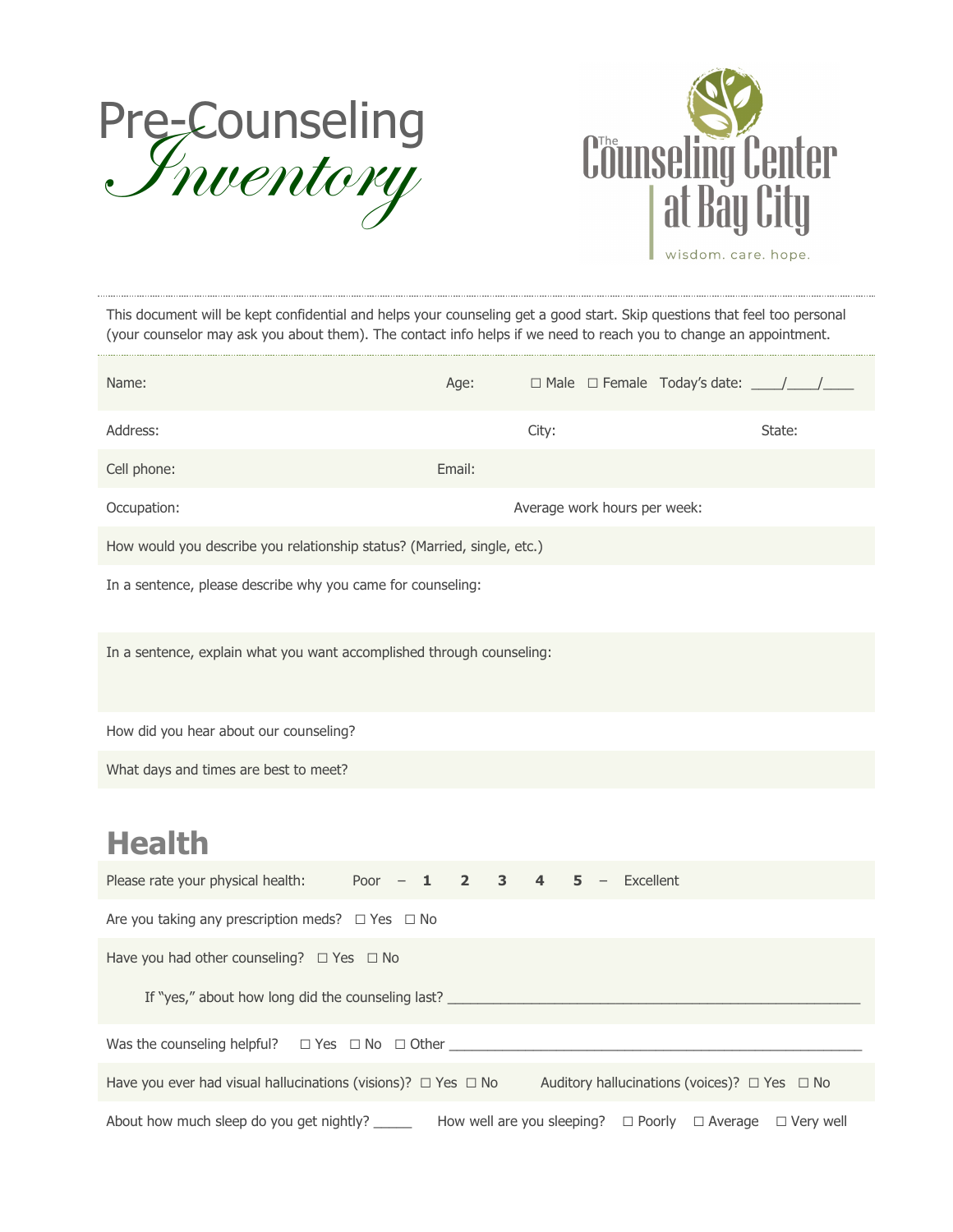# **Religious Background**

| What is your church denomination preference?                                          |                                        |  |  |  |  |  |  |
|---------------------------------------------------------------------------------------|----------------------------------------|--|--|--|--|--|--|
| What church do you attend?                                                            | Are you a member? $\Box$ Yes $\Box$ No |  |  |  |  |  |  |
| How often do you attend? $\Box$ Occasionally $\Box$ Often $\Box$ I rarely miss church |                                        |  |  |  |  |  |  |
| Church denomination as a child:                                                       | Religious background of spouse:        |  |  |  |  |  |  |
| Do you believe there is a God?<br>$\Box$ No<br>$\Box$ Yes                             | $\Box$ Uncertain                       |  |  |  |  |  |  |

### **Personality Information Circle words that describe you in general:**

Active Ambitious Self-confident Persistent Hardworking Impatient Impulsive Moody Often-sad Fearful Excitable Imaginative Calm Serious Easygoing Shy Good-natured Introvert Extrovert People-pleaser Idealist Likeable-leader Quiet Hard-nosed/Tough Lazy Submissive Self-conscious Sensitive Nurturing Workaholic Fixer of relationships Artsy Deep-thinker/reflective Visionary Type-A

#### **Circle words that describe you right now:**

Lonely Lack of motivation Eating issues Difficulty making decisions Hard to concentrate Restlessness Excessive energy Fatigued Nervous Depressed Worried Tense Panicked Suicidal thoughts Irritable Temper outbursts Feeling guilty Feeling worthless Loss of interest in things I used to enjoy Feeling superior to others Racing thoughts Flooded with sexual thoughts Much physical pain

#### Marriage If never married, check here  $\Box$  and skip to Family Background.

| Full name of spouse:                                                                 |  |  | Spouse occupation:                                                 |  |
|--------------------------------------------------------------------------------------|--|--|--------------------------------------------------------------------|--|
| Is your spouse willing to come for counseling? $\Box$ Yes $\Box$ No $\Box$ Uncertain |  |  |                                                                    |  |
| Have either of you filed for divorce?                                                |  |  |                                                                    |  |
| Have you ever been separated?                                                        |  |  |                                                                    |  |
| How well are you and your spouse getting along?                                      |  |  | Poorly - 1 2 3 4 5 - Well                                          |  |
| What year were you married? ___________                                              |  |  | Approximate age when married: You ___________ Your spouse ________ |  |
|                                                                                      |  |  |                                                                    |  |
| What's the single biggest problem in your marriage right now?                        |  |  |                                                                    |  |

 $\_$  , and the set of the set of the set of the set of the set of the set of the set of the set of the set of the set of the set of the set of the set of the set of the set of the set of the set of the set of the set of th